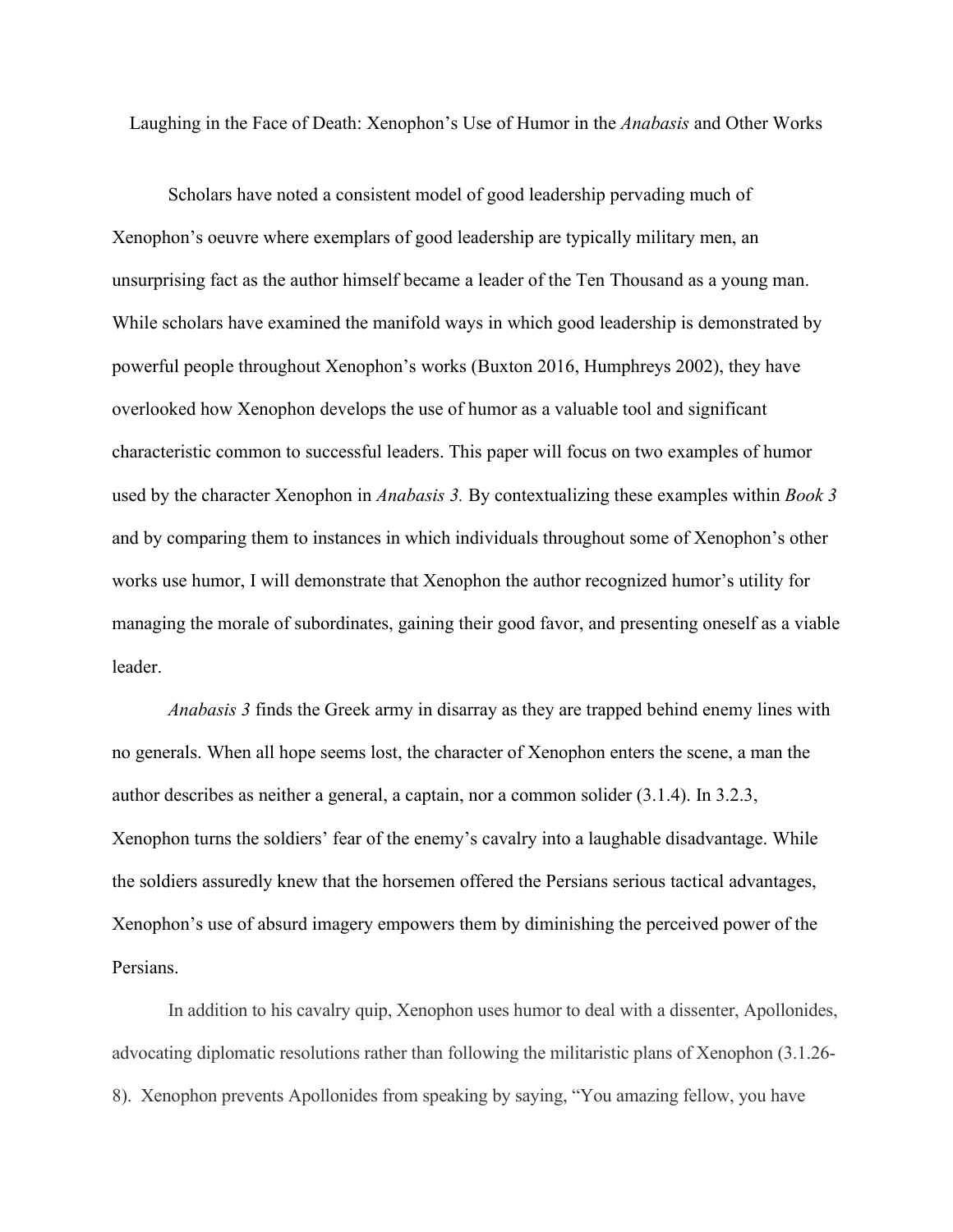eyes but still do not perceive, and you have ears but still do not remember." (3.1.28). The interjection prevents Apollonides from making his argument and rehashing the problems which Xenophon is trying to mitigate. His disingenuous address of Apollonides as an "amazing fellow" belittles both the man and his argument. Xenophon then mocks him further saying he should be deprived of rule and treated as a pack animal.

Modern theories on humor and leadership are helpful in analyzing the effects of Xenophon's humor in the *Anabasis*. Leaders can use humor as a tool to release tension in a target audience, make problems seem more manageable to the audience, and help the listeners feel safe with the source of the humor. Humorous speech also bolsters the popularity of the speaker and increases the overall persuasiveness of a given speech. All these factors align with the goals of Xenophon's speech: managing his troops' despondency so that they can be useful and endearing himself to the men so that they might view him as a favorable candidate for generalship. Humor also fosters a sense of superiority over the target. Xenophon's levity takes a terrifying force and renders them as comically weak and reduces the threat of a potential rival to his authority in Apollonides (Crawford 1994).

Xenophon the character's reliance on humor aligns him with exemplary leaders throughout Xenophon's corpus. Huss (1999), building on his argument that Socrates' damce in *Symposium*  2.16-19 was performed for comedic effect, develops the use of humor to talk about serious matters as characteristic of Xenophon's *kaloi kagathoi,* citing Cyrus and Agesilaus as additional comedic characters. While Huss' observation is apt, his scope ought to be widened. Xenophon's characters typically wield humor effectively as demonstrative of intellectual superiority and as a tool for conveying authority to others. Twice the character of Socrates in Xenophon's *Apology* makes light of his impending death and exhorts his comrades to take courage via playful banter (*Apol*. 23, 28).